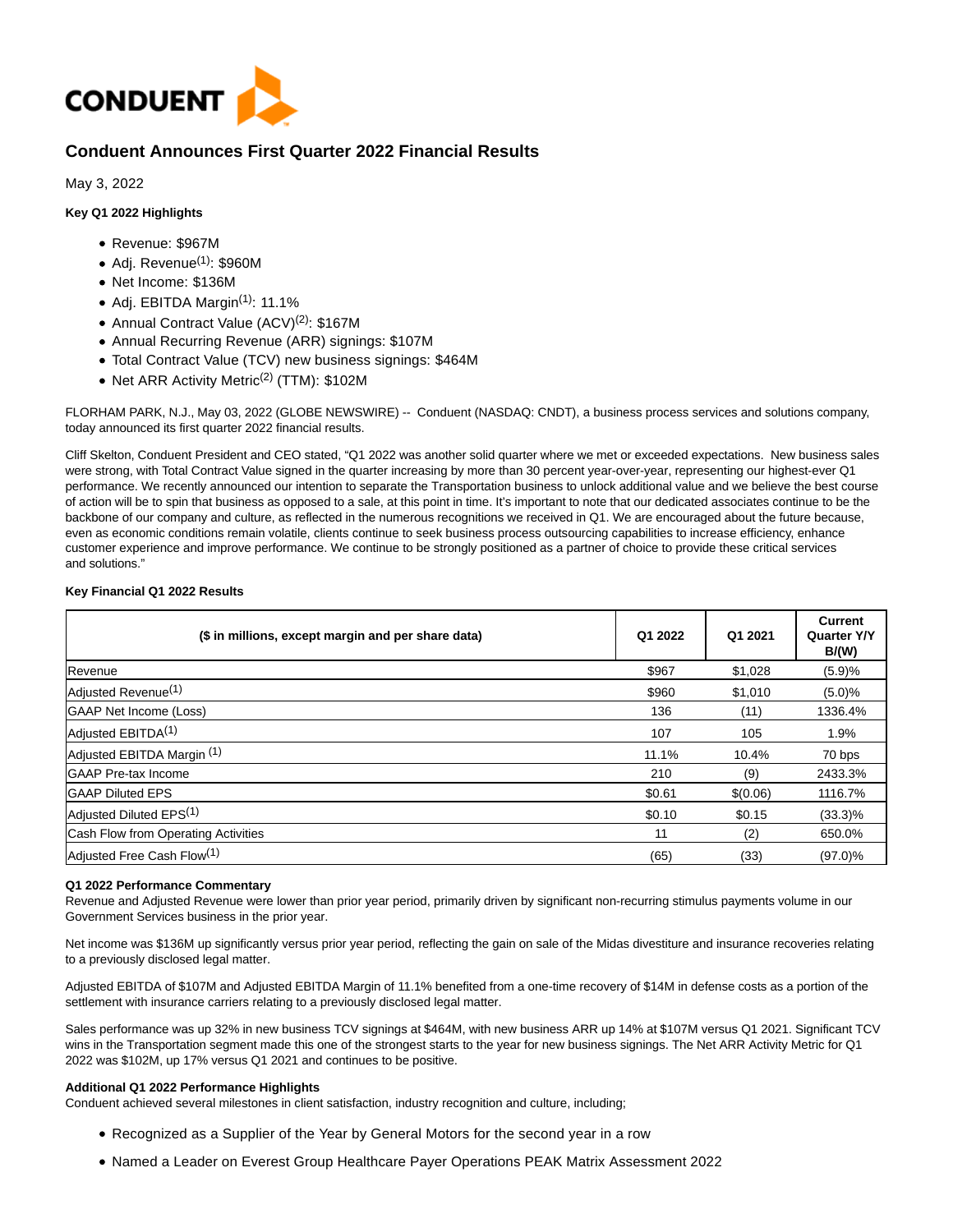- Recognized as a Rising Leader CX Operations Transformation Cost Optimization Capability by NelsonHall
- Named a Top 15 Service & Technology Provider Standout by the U.S. Information Services Group (ISG)
- Named to Government Technology magazine's 2022 "GovTech 100" for "making a difference" in working with state and local government agencies across the United States
- Earned a perfect score of 100 on the Human Rights Campaign Foundation's 2022 Corporate Equality Index (CEI), measuring policies and practices related to LGBTQ workplace equality
- Honored by Comparably with two Best Places to Work Awards for 2021, including one of the Best Companies for Women and one of the Best Companies for Diversity, placing Conduent among the Top 100 highest-rated companies in these categories

### **FY 2022 Outlook** (4)

|                                                                       | FY 2021<br><b>Actuals</b>  | FY 2022<br><b>Outlook</b> |
|-----------------------------------------------------------------------|----------------------------|---------------------------|
| Adj. Revenue <sup>(1)</sup>                                           | \$4,070M                   | $$3,825M -$<br>\$3,975M   |
|                                                                       |                            |                           |
| Adj. EBITDA <sup>(1)</sup> / Adj. EBITDA Margin <sup>(1)</sup>        | S448M / 11.0% 3.5% - 10.5% |                           |
|                                                                       |                            |                           |
| Adj. Free Cash Flow <sup>(2)</sup> as % of Adj. EBITDA <sup>(1)</sup> | Approx. 18%<br>(3)         | Approx. 15%<br>(3)        |

(1) Refer to Appendix for definition and complete non-GAAP reconciliations of Adjusted Revenue, Adjusted EBITDA, Adjusted EBITDA Margin, Adjusted Diluted EPS and Adjusted Free Cash Flow

(2) Refer to Appendix for definition.

(3) Normalized for the impact of payment of deferred payroll taxes primarily related to the CARES Act of \$32M in 2021 and \$27M in 2022, Adjusted Free Cash Flow as a percentage of Adjusted EBITDA for 2021 is approximately 25% and approximately 22% in 2022.

(4) Refer to Appendix for definition of Non-GAAP Outlook

#### **Conference Call**

Management will present the results during a conference call and webcast on May 3, 2022 at 5:00 p.m. ET.

The call will be available by live audio webcast along with the news release and online presentation slides at https://investor.conduent.com/.

The conference call will also be available by calling 1-877-407-4019 toll-free. If requested, the conference ID for this call is 13728764.

The international dial-in is 1-201-689-8337. The international conference ID is also 13728764. A recording of the conference call will be available by calling 1-877-660-6853 one hour after the conference call concludes. The replay ID is 13728764.

The telephone recording will be available until May 17, 2022.

#### **About Conduent**

Conduent delivers mission-critical services and solutions on behalf of businesses and governments – creating exceptional outcomes for its clients and the millions of people who count on them. Through our dedicated people, processes, and technologies, Conduent solutions and services enhance customer experience, increase efficiencies, reduce costs, and improve performance for most Fortune 100 companies and more than 500 government entities. Whether it's touching three out of every four health insured lives and delivering 45% of SNAP payments in the U.S., or enabling 1.3 billion customer service interactions and empowering 10 million employees through HR services worldwide, Conduent services and solutions interact with millions of people every day and move our clients' operations forward. Learn more at [https://www.conduent.com.](https://www.globenewswire.com/Tracker?data=hKBGIxqV-UwxPQH2CvGVqDUAPRChtsqqwwyUwj1H59eptlXd3rtQISoEqZWyiqzKIsYqPC_vNXjVnkWzopR4AXNgyocySKZnV0wgLICkOG0=) 

#### **Non-GAAP Financial Measures**

We have reported our financial results in accordance with U.S. generally accepted accounting principles (U.S. GAAP). In addition, we have discussed our financial results using non-GAAP measures. We believe these non-GAAP measures allow investors to better understand the trends in our business and to better understand and compare our results. Accordingly, we believe it is necessary to adjust several reported amounts, determined in accordance with U.S. GAAP, to exclude the effects of certain items as well as their related tax effects. Management believes that these non-GAAP financial measures provide an additional means of analyzing the results of the current period against the corresponding prior period. However, these non-GAAP financial measures should be viewed in addition to, and not as a substitute for, our reported results prepared in accordance with U.S. GAAP. Our non-GAAP financial measures are not meant to be considered in isolation or as a substitute for comparable U.S. GAAP measures and should be read only in conjunction with our Consolidated Financial Statements prepared in accordance with U.S. GAAP. Our management regularly uses our supplemental non-GAAP financial measures internally to understand, manage and evaluate our business and make operating decisions, and providing such non-GAAP financial measures to investors allows for a further level of transparency as to how management reviews and evaluates our business results and trends. These non-GAAP measures are among the primary factors management uses in planning for and forecasting future periods. Compensation of our executives is based in part on the performance of our business based on certain of these non-GAAP measures. Refer to the "Non-GAAP Financial Measures" section attached to this release for a discussion of these non-GAAP measures and their reconciliation to the reported U.S. GAAP measures.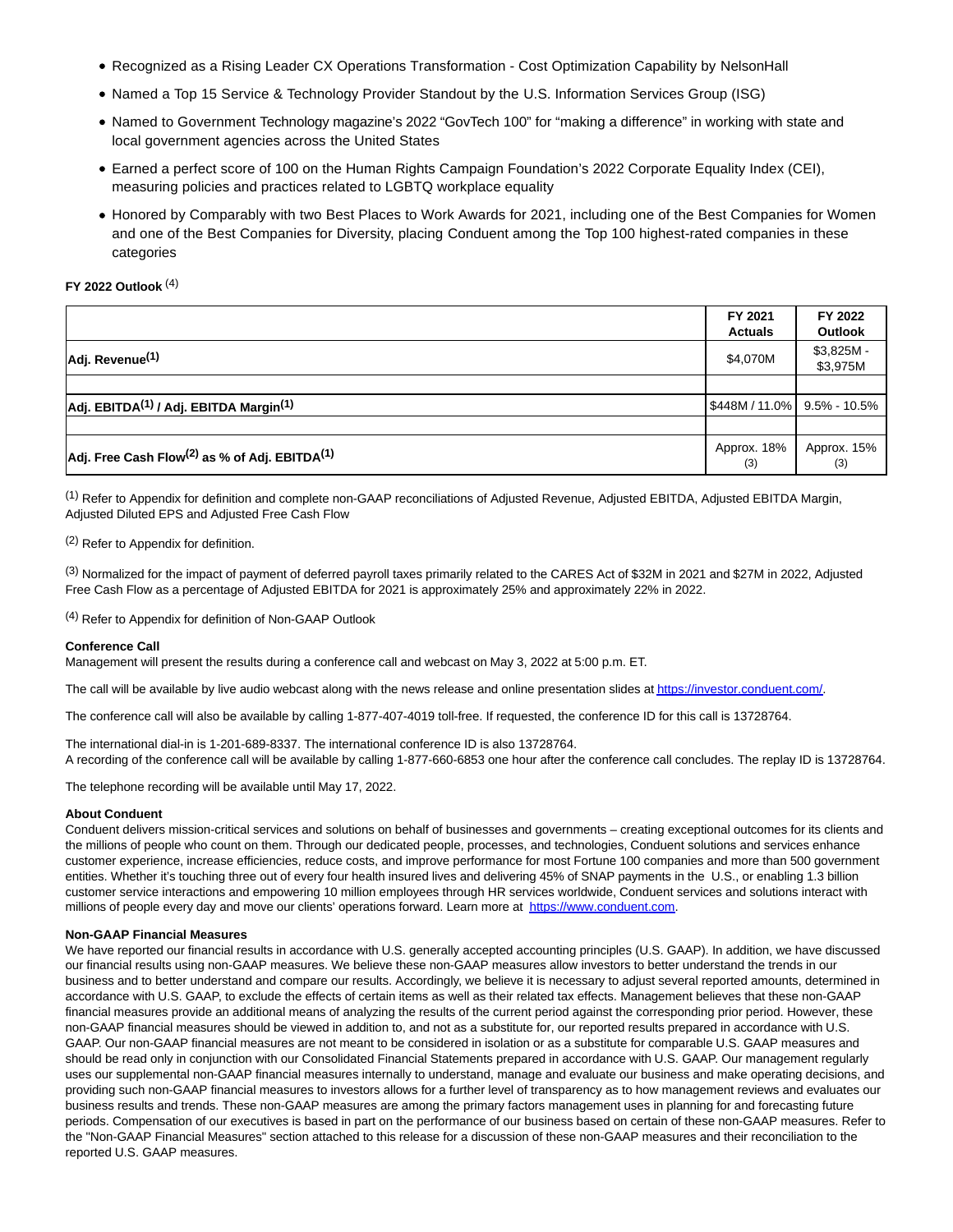### **Forward-Looking Statements**

This release and any attachments to this release may contain "forward-looking statements" as defined in the Private Securities Litigation Reform Act of 1995. The words "anticipate," "believe," "estimate," "expect," "plan," "intend," "will," "aim," "should," "could," "forecast," "target," "may," "continue to," "if," "growing," "projected," "potential," "likely," and similar expressions, as they relate to us, are intended to identify forward-looking statements, but the absence of these words does not mean that a statement is not forward-looking. All statements other than statements of historical fact included in this press release are forward-looking statements, including, but not limited to, statements regarding our financial results, condition and outlook; changes in our operating results; general market and economic conditions; our plans to separate the Transportation business to unlock additional value; that the best course of action will be to spin the Transportation business as opposed to a sale; expectations regarding our clients continuing to seek business process outsourcing capabilities to increase efficiency, enhance customer experience and improve performance; our belief that we are strongly positioned as a partner of choice to provide these critical services and solutions; and our projected financial performance for the full year 2022, including all statements made under the section captioned "FY 2022 Outlook" within this release. In addition, all statements regarding the proposed separation of the Transportation business, the anticipated effects of the novel coronavirus, or COVID-19, pandemic and the responses thereto, including the pandemic's impact on general economic and market conditions, as well as on our business, customers, and markets, results of operations and financial condition and anticipated actions to be taken by management to sustain our business during the economic uncertainty caused by the pandemic and related governmental and business actions, as well as other statements that are not strictly historical in nature, are forward looking. These statements reflect our current views with respect to future events and are subject to certain risks, uncertainties and assumptions. Should one or more of these risks or uncertainties materialize, or should underlying assumptions prove incorrect, actual results may vary materially from those expressed or implied herein as anticipated, believed, estimated, expected or intended or using other similar expressions.

In accordance with the provisions of the Litigation Reform Act, we are making investors aware that such forward-looking statements, because they relate to future events, are by their very nature subject to many important factors and uncertainties that could cause actual results to differ materially from those contemplated by the forward-looking statements contained in this press release, any exhibits to this press release and other public statements we make. Our actual results may vary materially from those expressed or implied in our forward-looking statements.

Important factors and uncertainties that could cause our actual results to differ materially from those in our forward-looking statements include, but are not limited to: the significant continuing effects of the ongoing COVID-19 pandemic on our business, operations, financial results and financial condition, which is dependent on developments which are highly uncertain and cannot be predicted; government appropriations and termination rights contained in our government contracts; our ability to renew commercial and government contracts, including contracts awarded through competitive bidding processes; our ability to recover capital and other investments in connection with our contracts; our reliance on third-party providers; our ability to deliver on our contractual obligations properly and on time; changes in interest in outsourced business process services; risk and impact of geopolitical events, natural disasters and other factors (such as pandemics, including coronavirus) in a particular country or region on our workforce, customers and vendors; claims of infringement of third-party intellectual property rights; our ability to estimate the scope of work or the costs of performance in our contracts; the loss of key senior management and our ability to attract and retain necessary technical personnel and qualified subcontractors; increases in the cost of telephone and data services or significant interruptions in such services; our failure to develop new service offerings and protect our intellectual property rights; our ability to modernize our information technology infrastructure and consolidate data centers; the failure to comply with laws relating to individually identifiable information and personal health information; the failure to comply with laws relating to processing certain financial transactions, including payment card transactions and debit or credit card transactions; breaches of our information systems or security systems or any service interruptions; our ability to comply with data security standards; changes in tax and other laws and regulations; risk and impact of potential goodwill and other asset impairments; our significant indebtedness; our ability to obtain adequate pricing for our services and to improve our cost structure; our ability to collect our receivables, including those for unbilled services; a decline in revenues from, or a loss of, or a reduction in business from or failure of significant clients; fluctuations in our non-recurring revenue; our failure to maintain a satisfactory credit rating; our ability to receive dividends or other payments from our subsidiaries; developments in various contingent liabilities that are not reflected on our balance sheet, including those arising as a result of being involved in a variety of claims, lawsuits, investigations and proceedings; conditions abroad, including local economics, political environments, fluctuating foreign currencies and shifting regulatory schemes; changes in government regulation and economic, strategic, political and social conditions; changes in the volatility of our stock price and the risk of litigation following a decline in the price of our stock; uncertainty regarding whether the proposed separation of the Transportation business will be commenced or completed and the timing and value of such transaction; and other factors that are set forth in the "Risk Factors" section, the "Legal Proceedings" section, the "Management's Discussion and Analysis of Financial Condition and Results of Operations" section and other sections in our 2021 Annual Report on Form 10-K, as well as in our Quarterly Reports on Form 10-Q and Current Reports on Form 8-K filed with or furnished to the Securities and Exchange Commission. Any forward-looking statements made by us in this release speak only as of the date on which they are made. We are under no obligation to, and expressly disclaim any obligation to, update or alter our forward-looking statements, whether as a result of new information, subsequent events or otherwise.

#### **Media Contacts:**

Sean Collins, Conduent, +1-310-497-9205, [sean.collins2@conduent.com](https://www.globenewswire.com/Tracker?data=qtCwK7AS_yqb7yWXWlBtLQVs-10l4Gi0v0OBguRGlTZvpl9mJAbFv4apisj1nTW_5AzEeHs3WNw1jJ_LlorkaCINoLRkFtqX9T3PQDoMVWlMdIywwCfooLH7kX3IZw9g)

#### **Investor Contacts:**

Giles Goodburn, Conduent, +1-203-216-3546, [ir@conduent.com](https://www.globenewswire.com/Tracker?data=b3a18ATaDGAdhCoHHbey3ww2d0DTJBVo4PGQv-XyZGke2tKB3R6oC3NZRsgRXE6MV30iF_G6KmI8lqSEjWSzmA==)

# **CONDUENT INCORPORATED**

# **CONDENSED CONSOLIDATED STATEMENTS OF INCOME (LOSS) (UNAUDITED)**

| (in millions, except per share data)                                          | Three Months Ended<br>March 31. |     |      |       |  |
|-------------------------------------------------------------------------------|---------------------------------|-----|------|-------|--|
|                                                                               | 2022                            |     | 2021 |       |  |
| Revenue                                                                       |                                 | 967 |      | 1.028 |  |
| <b>Operating Costs and Expenses</b>                                           |                                 |     |      |       |  |
| Cost of services (excluding depreciation and amortization)                    |                                 | 755 |      | 787   |  |
| Selling, general and administrative (excluding depreciation and amortization) |                                 | 102 |      | 126   |  |
| Research and development (excluding depreciation and amortization)            |                                 |     |      |       |  |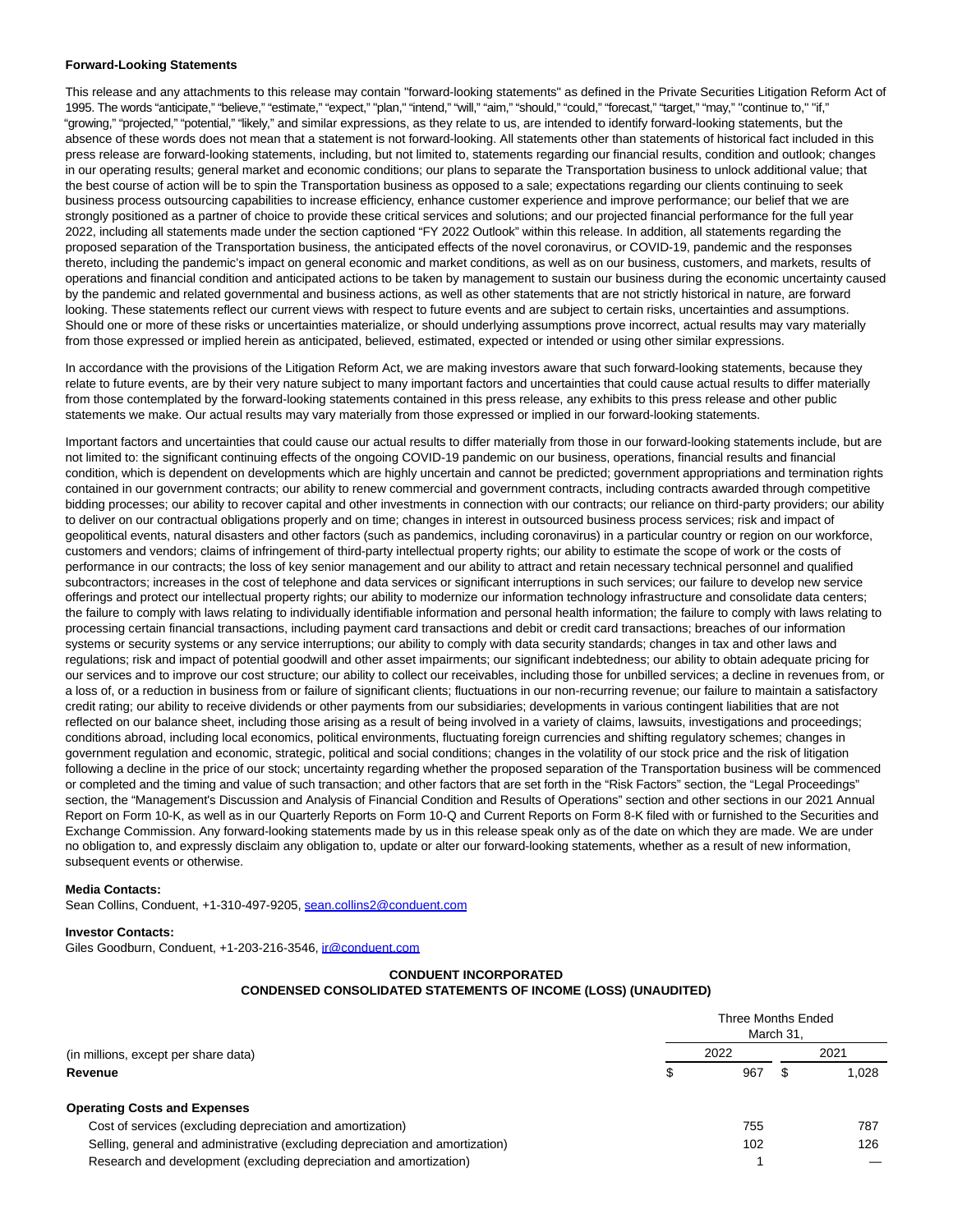| Depreciation and amortization                     |    | 61    |     | 95             |
|---------------------------------------------------|----|-------|-----|----------------|
| Restructuring and related costs                   |    | 9     |     | 13             |
| Interest expense                                  |    | 19    |     | 13             |
| (Gain) loss on divestitures and transaction costs |    | (163) |     | 2              |
| Litigation settlements (recoveries), net          |    | (28)  |     |                |
| Other (income) expenses, net                      |    |       |     |                |
| <b>Total Operating Costs and Expenses</b>         |    | 757   |     | 1,037          |
| Income (Loss) Before Income Taxes                 |    | 210   |     | (9)            |
| Income tax expense (benefit)                      |    | 74    |     | $\overline{2}$ |
| Net Income (Loss)                                 |    | 136   |     | (11)           |
| Net Income (Loss) per Share:                      |    |       |     |                |
| Basic                                             | \$ | 0.62  | \$. | (0.06)         |
| <b>Diluted</b>                                    | S  | 0.61  | \$  | (0.06)         |

# **CONDUENT INCORPORATED**

# **CONDENSED CONSOLIDATED STATEMENTS OF COMPREHENSIVE INCOME (LOSS) (UNAUDITED)(1)**

|                                                       | Three Months Ended<br>March 31, |      |    |      |  |  |
|-------------------------------------------------------|---------------------------------|------|----|------|--|--|
| (in millions)                                         |                                 | 2022 |    | 2021 |  |  |
| Net Income (Loss)                                     |                                 | 136  | \$ | (11) |  |  |
| Other Comprehensive Income (Loss), Net <sup>(1)</sup> |                                 |      |    |      |  |  |
| Currency translation adjustments, net                 |                                 | (5)  |    | (11) |  |  |
| Unrecognized gains (losses), net                      |                                 | (1)  |    | (1)  |  |  |
| Other Comprehensive Income (Loss), Net                |                                 | (6   |    | (12) |  |  |
| Comprehensive Income (Loss), Net                      |                                 | 130  | £. | (23) |  |  |

(1) All amounts are net of tax. Tax effects were immaterial.

# **CONDUENT INCORPORATED CONDENSED CONSOLIDATED BALANCE SHEETS (UNAUDITED)**

| March 31, 2022<br>(in millions, except share data in thousands) | December 31,<br>2021 |  |
|-----------------------------------------------------------------|----------------------|--|
| <b>Assets</b>                                                   |                      |  |
| \$<br>588<br>Cash and cash equivalents                          | \$<br>415            |  |
| Accounts receivable, net<br>661                                 | 699                  |  |
| Assets held for sale                                            | 184                  |  |
| 160<br>Contract assets                                          | 154                  |  |
| 234<br>Other current assets                                     | 228                  |  |
| 1,643<br><b>Total current assets</b>                            | 1,680                |  |
| 272<br>Land, buildings and equipment, net                       | 281                  |  |
| 219<br>Operating lease right-of-use assets                      | 231                  |  |
| Intangible assets, net<br>46                                    | 52                   |  |
| Goodwill<br>1,335                                               | 1,339                |  |
| 464<br>Other long-term assets                                   | 453                  |  |
| 3,979<br><b>Total Assets</b>                                    | \$<br>4,036          |  |
| <b>Liabilities and Equity</b>                                   |                      |  |
| \$<br>Current portion of long-term debt<br>30                   | \$<br>30             |  |
| Accounts payable<br>189                                         | 198                  |  |
| Accrued compensation and benefits costs<br>206                  | 243                  |  |
| Unearned income<br>75                                           | 82                   |  |
| Liabilities held for sale                                       | 29                   |  |
| 426<br>Other current liabilities                                | 443                  |  |
| 926<br><b>Total current liabilities</b>                         | 1,025                |  |
| 1,277<br>Long-term debt                                         | 1,383                |  |
| Deferred taxes<br>102                                           | 75                   |  |
| 179<br>Operating lease liabilities                              | 184                  |  |
| 91<br>Other long-term liabilities                               | 95                   |  |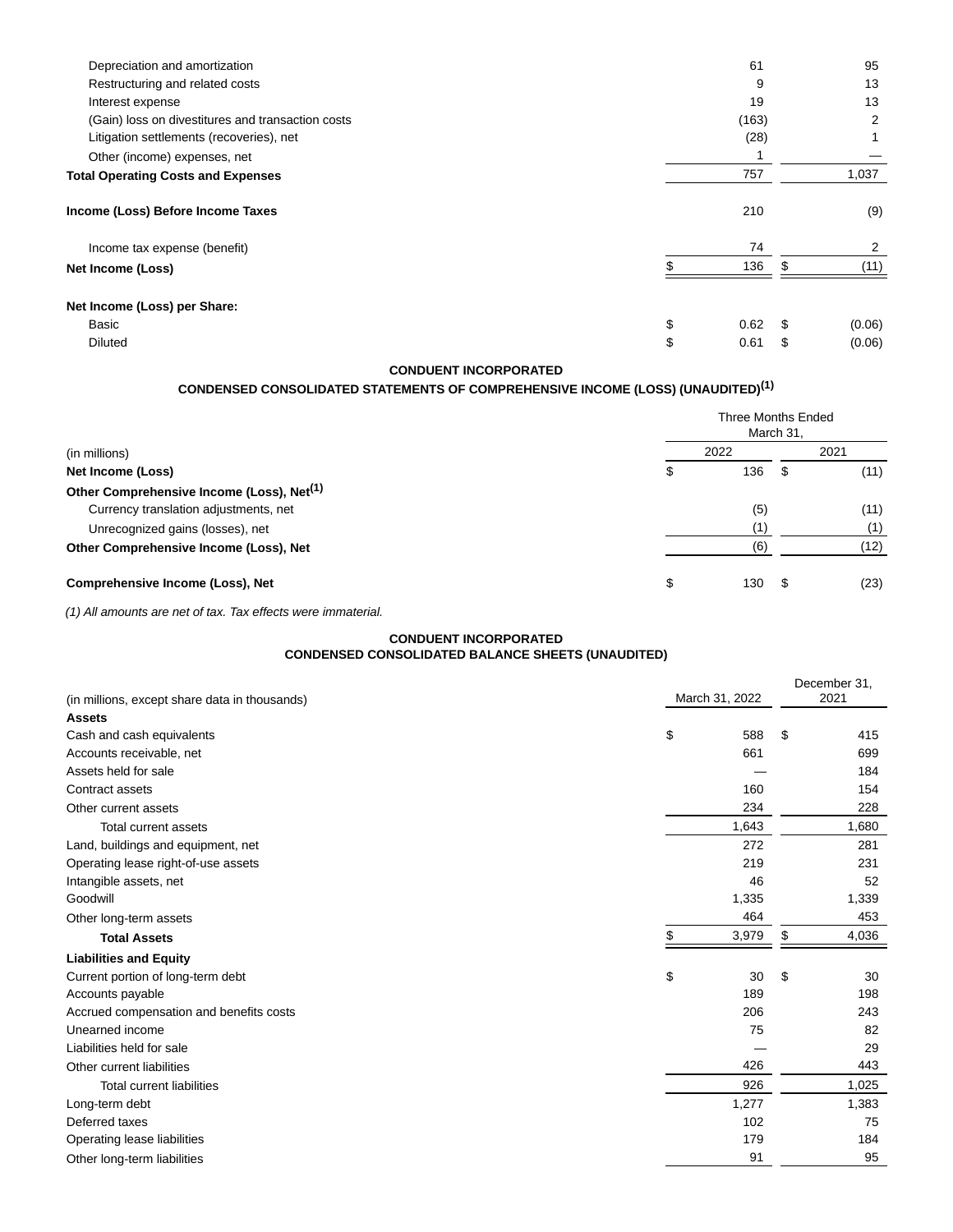| <b>Total Liabilities</b>                                              | 2,575          |     | 2,762   |
|-----------------------------------------------------------------------|----------------|-----|---------|
| Series A convertible preferred stock                                  | 142            |     | 142     |
| Common stock                                                          | $\overline{2}$ |     | 2       |
| Additional paid-in capital                                            | 3,912          |     | 3,910   |
| Retained earnings (deficit)                                           | (2,217)        |     | (2,351) |
| Accumulated other comprehensive loss                                  | (435)          |     | (429)   |
| <b>Total Equity</b>                                                   | 1,262          |     | 1,132   |
| <b>Total Liabilities and Equity</b>                                   | 3,979          | \$. | 4,036   |
| Shares of common stock issued and outstanding                         | 215.604        |     | 215,381 |
| Shares of series A convertible preferred stock issued and outstanding | 120            |     | 120     |

### **CONDUENT INCORPORATED CONDENSED CONSOLIDATED STATEMENTS OF CASH FLOWS (UNAUDITED)**

|                                                                                              | <b>Three Months Ended</b><br>March 31, |                |      |      |
|----------------------------------------------------------------------------------------------|----------------------------------------|----------------|------|------|
| (in millions)                                                                                | 2022                                   |                | 2021 |      |
| <b>Cash Flows from Operating Activities:</b>                                                 |                                        |                |      |      |
| Net income (loss)                                                                            | \$                                     | 136            | S    | (11) |
| Adjustments required to reconcile net income (loss) to cash flows from operating activities: |                                        |                |      |      |
| Depreciation and amortization                                                                |                                        | 61             |      | 95   |
| Deferred income taxes                                                                        |                                        | 31             |      | (1)  |
| Amortization of debt financing costs                                                         |                                        |                |      | 2    |
| (Gain) loss on divestitures and sales of fixed assets, net                                   |                                        | (164)          |      |      |
| Stock-based compensation                                                                     |                                        | $\overline{2}$ |      | 3    |
| Changes in operating assets and liabilities                                                  |                                        | (56)           |      | (91) |
| Net cash provided by (used in) operating activities                                          |                                        | 11             |      | (2)  |
| <b>Cash Flows from Investing Activities:</b>                                                 |                                        |                |      |      |
| Cost of additions to land, buildings and equipment                                           |                                        | (34)           |      | (14) |
| Cost of additions to internal use software                                                   |                                        | (16)           |      | (16) |
| Proceeds from divestitures                                                                   |                                        | 323            |      | 1    |
| Net cash provided by (used in) investing activities                                          |                                        | 273            |      | (29) |
| <b>Cash Flows from Financing Activities:</b>                                                 |                                        |                |      |      |
| Payments on revolving credit facility                                                        |                                        | (100)          |      |      |
| Payments on debt                                                                             |                                        | (8)            |      | (23) |
| Dividends paid on preferred stock                                                            |                                        | (2)            |      | (2)  |
| Net cash provided by (used in) financing activities                                          |                                        | (110)          |      | (25) |
| Effect of exchange rate changes on cash, cash equivalents and restricted cash                |                                        | (1)            |      | (3)  |
| Increase (decrease) in cash, cash equivalents and restricted cash                            |                                        | 173            |      | (59) |
| Cash, Cash Equivalents and Restricted Cash at Beginning of Period                            |                                        | 420            |      | 458  |
| Cash, Cash Equivalents and Restricted Cash at End of period <sup>(1)</sup>                   | \$                                     | 593            | \$   | 399  |

(1) Includes \$5 million and \$10 million restricted cash as of March 31, 2022 and 2021, respectively, that were included in Other current assets on their respective Condensed Consolidated Balance Sheets.

# **Appendix**

### **Definition**

# **Net ARR Activity Metric (TTM)**

Projected Annual Recurring Revenue for contracts signed in the prior 12 months, less the annualized impact of any client losses, contractual volume and price changes, and other known impacts for which the company was notified in that same time period, which could positively or negatively impact results. The metric annualizes the net impact to revenue. Timing of revenue impact varies and may not be realized within the forward 12-month timeframe. The metric is for indicative purposes only. This metric excludes COVID-related volume impacts and non-recurring revenue signings. This metric is not indicative of any specific 12 month timeframe.

**New Business Annual Contract Value (ACV):** (New Business TCV / contract term) multiplied by 12.

### **Non-GAAP Financial Measures**

We have reported our financial results in accordance with U.S. generally accepted accounting principles (U.S. GAAP). In addition, we have discussed our financial results using non-GAAP measures.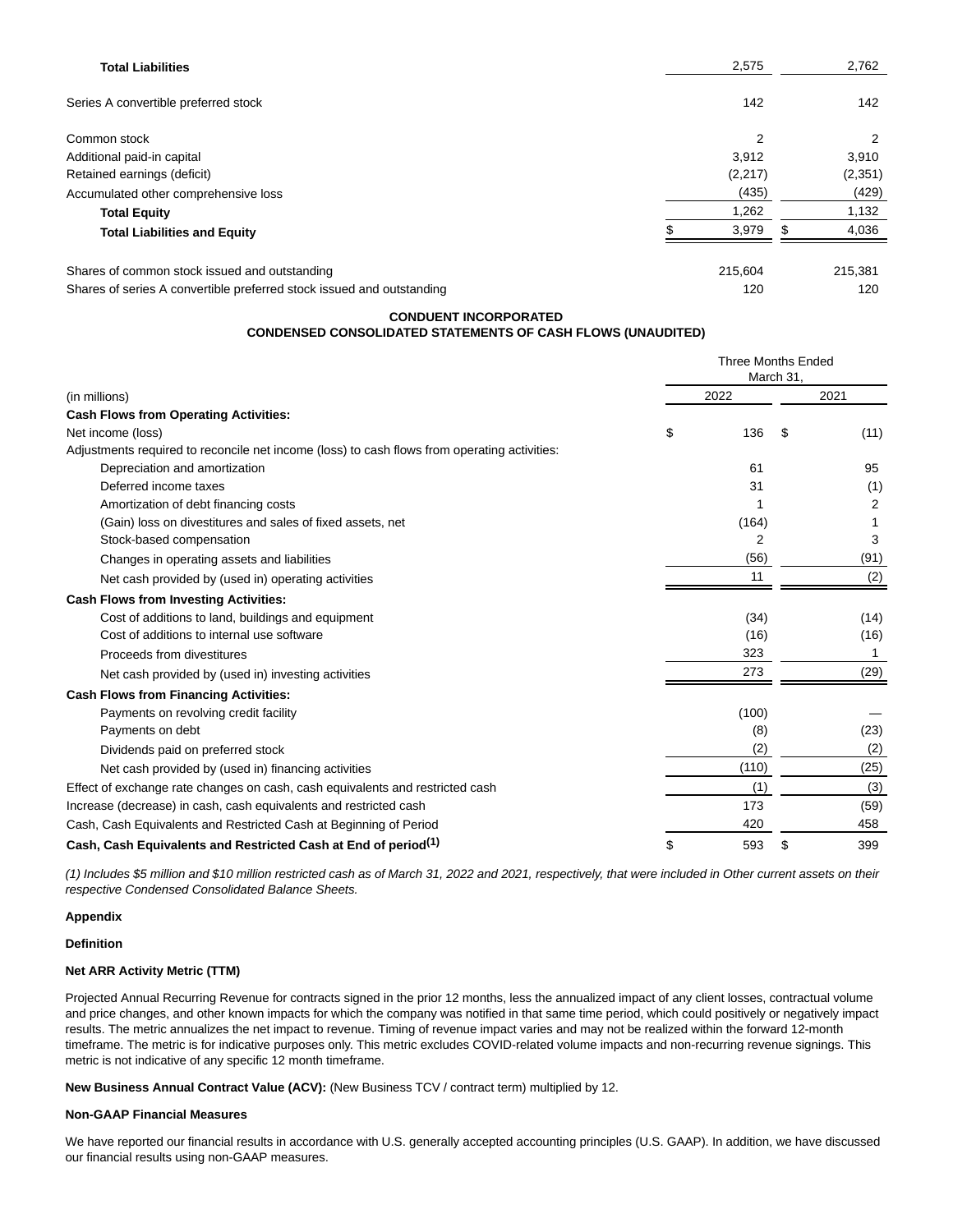We believe these non-GAAP measures allow investors to better understand the trends in our business and to better understand and compare our results. Accordingly, we believe it is necessary to adjust several reported amounts, determined in accordance with U.S. GAAP, to exclude the effects of certain items as well as their related tax effects. Management believes that these non-GAAP financial measures provide an additional means of analyzing the results of the current period against the corresponding prior period. However, these non-GAAP financial measures should be viewed in addition to, and not as a substitute for, the Company's reported results prepared in accordance with U.S. GAAP. Our non-GAAP financial measures are not meant to be considered in isolation or as a substitute for comparable U.S. GAAP measures and should be read only in conjunction with our Consolidated Financial Statements prepared in accordance with U.S. GAAP. Our management regularly uses our supplemental non-GAAP financial measures internally to understand, manage and evaluate our business and make operating decisions, and providing such non-GAAP financial measures to investors allows for a further level of transparency as to how management reviews and evaluates our business results and trends. These non-GAAP measures are among the primary factors management uses in planning for and forecasting future periods. Compensation of our executives is based in part on the performance of our business based on certain of these non-GAAP measures.

A reconciliation of the following non-GAAP financial measures to the most directly comparable financial measures calculated and presented in accordance with U.S. GAAP are provided below.

These reconciliations also include the income tax effects for our non-GAAP performance measures in total, to the extent applicable. The income tax effects are calculated under the same accounting principles as applied to our reported pre-tax performance measures under ASC 740, which employs an annual effective tax rate method. The noted income tax effect for our non-GAAP performance measures is effectively the difference in income taxes for reported and adjusted pre-tax income calculated under the annual effective tax rate method. The tax effect of the non-GAAP adjustments was calculated based upon evaluation of the statutory tax treatment and the applicable statutory tax rate in the jurisdictions in which such charges were incurred.

### **Adjusted Net Income (Loss), Adjusted Diluted Earnings per Share, Adjusted Weighted Average Common Shares Outstanding, and Adjusted Effective Tax Rate**

We make adjustments to Net Income (Loss) before Income Taxes for the following items, as applicable, to the particular financial measure, for the purpose of calculating Adjusted Revenue, Adjusted Net Income (Loss), Adjusted Diluted Earnings per Share, Adjusted Weighted Average Common Shares Outstanding, and Adjusted Effective Tax Rate:

- Amortization of acquired intangible assets. The amortization of acquired intangible assets is driven by acquisition activity, which can vary in size, nature and timing as compared to other companies within our industry and from period to period.
- Restructuring and related costs. Restructuring and related costs include restructuring and asset impairment charges as well as costs associated with our strategic transformation program.
- (Gain) loss on divestitures and transaction costs. Represents (gain) loss on divested businesses and transaction costs.
- Litigation settlements (recoveries), net represents settlements or recoveries for various matters subject to litigation.
- Other charges (credits). This includes Other (income) expenses, net on the Condensed Consolidated Statements of Income (loss) and other insignificant (income) expense associated with providing transition services on the California Medicaid contract loss and other adjustments.
- Abandonment of Cloud Computing Project. This includes charges in connection with the abandonment of a cloud computing project. The costs include writing off previously capitalized costs and remaining hosting fees that would have continued to be incurred without any economic benefit.
- Divestitures.

The Company provides adjusted net income and adjusted EPS financial measures to assist our investors in evaluating our ongoing operating performance for the current reporting period and, where provided, over different reporting periods, by adjusting for certain items which may be recurring or non-recurring and which in our view do not necessarily reflect ongoing performance. We also internally use these measures to assess our operating performance, both absolutely and in comparison to other companies, and in evaluating or making selected compensation decisions.

Management believes that the adjusted effective tax rate, provided as supplemental information, facilitates a comparison by investors of our actual effective tax rate with an adjusted effective tax rate which reflects the impact of the items which are excluded in providing adjusted net income and certain other identified items, and may provide added insight into our underlying business results and how effective tax rates impact our ongoing business.

### **Adjusted Revenue, Adjusted Operating Income and Adjusted Operating Margin**

We make adjustments to Revenue, Costs and Expenses and Operating Margin, as applicable, for the following items, for the purpose of calculating Adjusted Revenue, Adjusted Operating Income and Adjusted Operating Margin:

- Amortization of acquired intangible assets.
- Restructuring and related costs.
- Interest expense. Interest expense includes interest on long-term debt and amortization of debt issuance costs.
- (Gain) loss on divestitures and transaction costs.
- Litigation settlements (recoveries), net.
- Other charges (credits).
- Abandonment of Cloud Computing Project.
- Divestitures.

We provide our investors with adjusted revenue, adjusted operating income and adjusted operating margin information, as supplemental information, because we believe it offers added insight, by itself and for comparability between periods, by adjusting for certain non-cash items as well as certain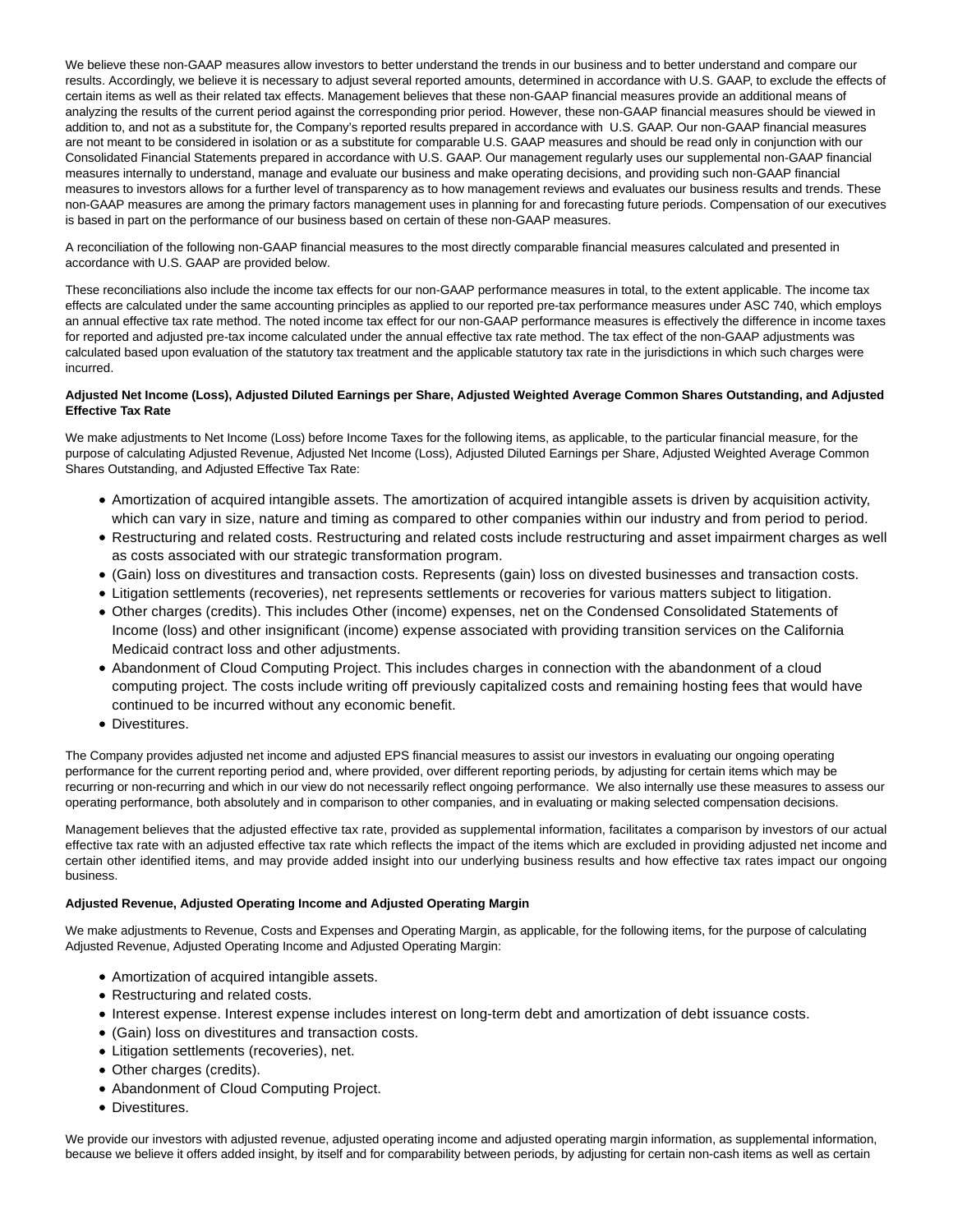other identified items which we do not believe are indicative of our ongoing business, and may also provide added insight on trends in our ongoing business.

### **Adjusted EBITDA and EBITDA Margin**

We use Adjusted EBITDA and Adjusted EBITDA Margin as an additional way of assessing certain aspects of our operations that, when viewed with the U.S. GAAP results and the accompanying reconciliations to corresponding U.S. GAAP financial measures, provide a more complete understanding of our on-going business. Adjusted EBITDA represents income (loss) before interest, income taxes, depreciation and amortization and contract inducement amortization adjusted for the following items. Adjusted EBITDA Margin is Adjusted EBITDA divided by revenue or adjusted revenue, as applicable.

- Restructuring and related costs.
- (Gain) loss on divestitures and transaction costs.
- Litigation settlements (recoveries), net.
- Abandonment of Cloud Computing Project.
- Other charges (credits).
- Divestitures

Adjusted EBITDA is not intended to represent cash flows from operations, operating income (loss) or net income (loss) as defined by U.S. GAAP as indicators of operating performance. Management cautions that amounts presented in accordance with Conduent's definition of Adjusted EBITDA and Adjusted EBITDA Margin may not be comparable to similar measures disclosed by other companies because not all companies calculate Adjusted EBITDA and Adjusted EBITDA Margin in the same manner.

### **Free Cash Flow**

Free Cash Flow is defined as cash flows from operating activities as reported on the consolidated statement of cash flows, less cost of additions to land, buildings and equipment, cost of additions to internal use software, and proceeds from sales of land, buildings and equipment. We use the non-GAAP measure of Free Cash Flow as a criterion of liquidity. We use Free Cash Flow as a measure of liquidity to determine amounts we can reinvest in our core businesses, such as amounts available to make acquisitions and invest in land, buildings and equipment and internal use software, after required payments on debt. In order to provide a meaningful basis for comparison, we are providing information with respect to our Free Cash Flow reconciled to cash flow provided by operating activities, which we believe to be the most directly comparable measure under U.S. GAAP.

### **Adjusted Free Cash Flow**

Adjusted Free Cash Flow is defined as Free Cash Flow from above plus taxes paid on gains from divestitures, litigation insurance recoveries, transaction costs, and certain other identified adjustments. We use Adjusted Free Cash Flow, in addition to Free Cash Flow, to provide supplemental information to our investors concerning our ability to generate cash from our ongoing operating activities and for performance based components of employee compensation; by excluding these items, we believe we provide useful additional information to our investors to help them further understand our ability to generate cash period-over-period as well as added information on comparability to our competitors. Such as with Free Cash Flow information, as so adjusted, it is specifically not intended to provide amounts available for discretionary spending. We have added certain adjustments to account for items which we do not believe reflect our core business or operating performance, and we computed all periods with such adjusted costs.

#### **Revenue at Constant Currency**

To better understand trends in our business, we believe that it is helpful to adjust revenue to exclude the impact of changes in the translation of foreign currencies into U.S. Dollars. We refer to this adjusted revenue as "constant currency." Currency impact is determined as the difference between actual growth rates and constant currency growth rates. This currency impact is calculated by translating the current period activity in local currency using the comparable prior-year period's currency translation rate.

### **Non-GAAP Outlook**

In providing the outlook for Adjusted EBITDA we exclude certain items which are otherwise included in determining the comparable U.S. GAAP financial measure. A description of the adjustments which historically have been applicable in determining Adjusted EBITDA are reflected in the table below. In addition, for "FY 2021 Actuals" we are excluding the estimated impacts of \$70 million of Revenue and \$39 million of Adjusted EBITDA related to the divestiture of the Midas business. We are providing such outlook only on a non-GAAP basis because the Company is unable to predict with reasonable certainty the totality or ultimate outcome or occurrence of these adjustments for the forward-looking period, which can be dependent on future events that may not be reliably predicted. Based on past reported results, where one or more of these items have been applicable, such excluded items could be material, individually or in the aggregate, to reported results. We have provided an outlook for revenue on a constant currency basis due to the inability to accurately predict foreign currency impact on revenues. Outlook for Adjusted Free Cash Flow is provided as a factor of expected Adjusted EBITDA, see above. For the same reason, we are unable to provide GAAP expected adjusted tax rate, which adjusts for our non-GAAP adjustments.

**Non-GAAP Reconciliations:** Revenue at Constant Currency, Adjusted Net Income (Loss), Adjusted Effective Tax, Adjusted Operating Income (Loss) and Adjusted EBITDA were as follows:

|                         | Three Months Ended<br>March 31, |      |    |       |  |
|-------------------------|---------------------------------|------|----|-------|--|
| (in millions)           |                                 | 2022 |    | 2021  |  |
| <b>ADJUSTED REVENUE</b> |                                 |      |    |       |  |
| Revenue                 | S.                              | 967  | \$ | 1,028 |  |
| Adjustment:             |                                 |      |    |       |  |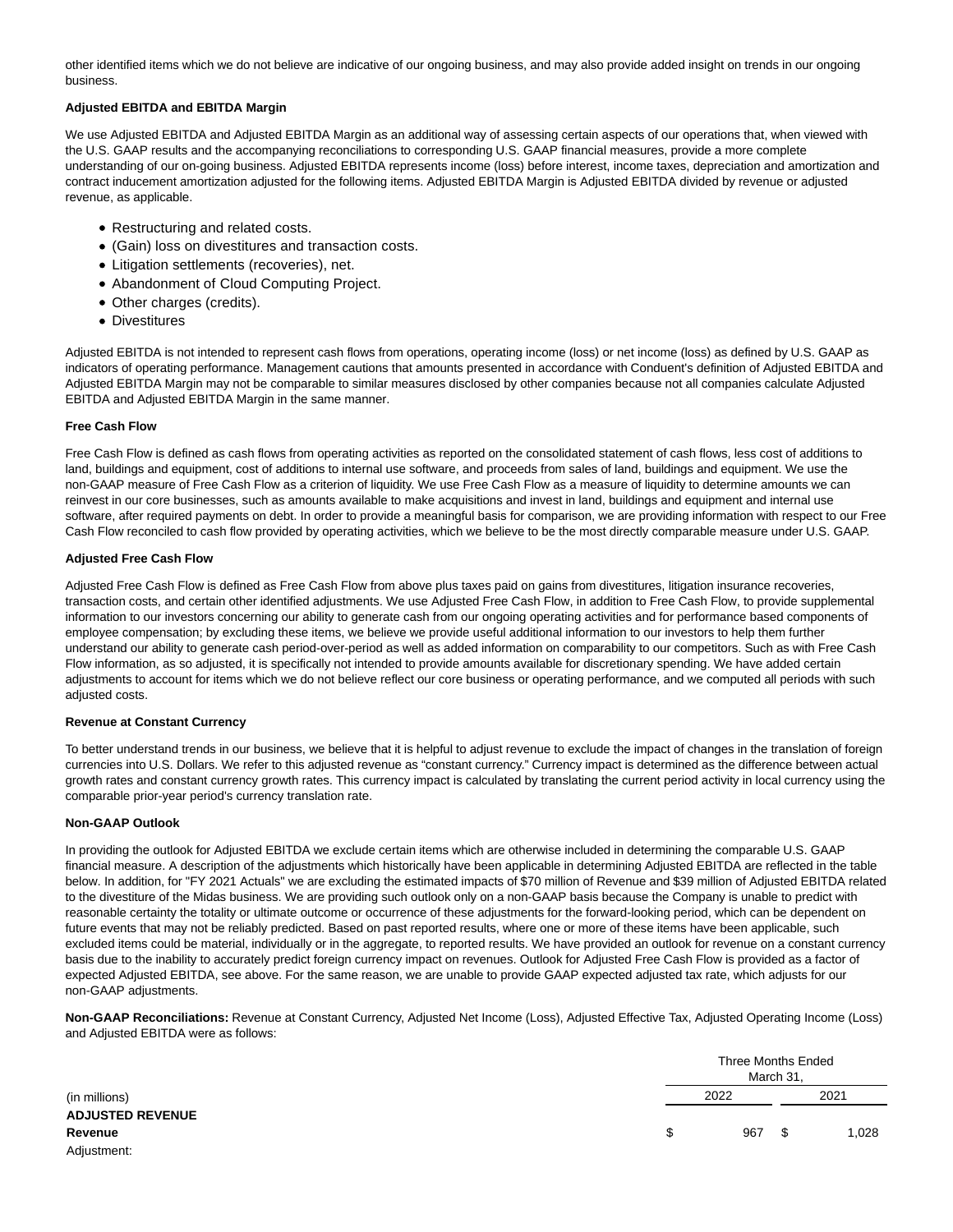| Divestitures <sup>(1)</sup>                                                     | (7)            | (18)                 |
|---------------------------------------------------------------------------------|----------------|----------------------|
| <b>Adjusted Revenue</b>                                                         | 960            | 1,010                |
| Foreign currency impact                                                         | 5              | (7)                  |
| <b>Revenue at Constant Currency</b>                                             | \$<br>965      | \$<br>1,003          |
|                                                                                 |                |                      |
| <b>ADJUSTED NET INCOME (LOSS)</b>                                               |                |                      |
| Net Income (Loss)                                                               | \$<br>136      | \$<br>(11)           |
| Adjustments:                                                                    |                |                      |
| Amortization of acquired intangible assets <sup>(2)</sup>                       | 6              | 40                   |
| Restructuring and related costs                                                 | 9              | 13                   |
| (Gain) loss on divestitures and transaction costs                               | (163)          | 2                    |
| Litigation settlements (recoveries), net                                        | (28)           | $\mathbf{1}$         |
| Other charges (credits)<br><b>Total Non-GAAP Adjustments</b>                    | 1              | 56                   |
|                                                                                 | (175)          |                      |
| Income tax adjustments $(3)$                                                    | \$<br>64<br>25 | \$<br>(9)<br>36      |
| <b>Adjusted Net Income (Loss)</b>                                               |                |                      |
|                                                                                 |                |                      |
| <b>ADJUSTED EFFECTIVE TAX</b>                                                   | 210            | \$                   |
| Income (Loss) Before Income Taxes<br>Adjustments:                               | \$             | (9)                  |
| Total Non-GAAP Adjustments                                                      | (175)          | 56                   |
| <b>Adjusted PBT Before Adjustment for Divestitures</b>                          | 35             | 47                   |
| Divestitures <sup>(1)</sup>                                                     | (2)            | (9)                  |
| <b>Adjusted PBT</b>                                                             | \$<br>33       | \$<br>38             |
|                                                                                 |                |                      |
| Income tax expense (benefit)                                                    | \$<br>74       | \$<br>$\overline{2}$ |
| Income tax adjustments $(3)$                                                    | (64)           | 9                    |
| <b>Adjusted Income Tax Expense (Benefit)</b>                                    | 10             | 11                   |
| Adjusted Net Income (Loss) Before Adjustment for Divestitures                   | 25             | 36                   |
| Divestitures <sup>(1)</sup>                                                     | (2)            | (9)                  |
| <b>Adjusted Net Income (Loss)</b>                                               | \$<br>23       | \$<br>27             |
|                                                                                 |                |                      |
|                                                                                 |                |                      |
| <b>ADJUSTED OPERATING INCOME (LOSS)</b>                                         |                |                      |
| Income (Loss) Before Income Taxes                                               | \$<br>210      | \$<br>(9)            |
| Adjustments:                                                                    |                |                      |
| Total non-GAAP adjustments                                                      | (175)          | 56                   |
| Interest expense                                                                | 19             | 13                   |
| Adjusted Operating Income (Loss) Before Adjustment for Divestitures             | 54             | 60                   |
| Divestitures <sup>(1)</sup>                                                     | (2)            | (9)                  |
| <b>Adjusted Operating Income (Loss)</b>                                         | \$<br>52       | \$<br>51             |
|                                                                                 |                |                      |
| <b>ADJUSTED EBITDA</b>                                                          |                |                      |
| Net Income (Loss)                                                               | \$<br>136      | \$<br>(11)           |
| Income tax expense (benefit)                                                    | 74             | 2                    |
| Depreciation and amortization                                                   | 61             | 95                   |
| Contract inducement amortization                                                |                |                      |
| Interest expense                                                                | 19<br>290      | 13<br>99             |
| <b>EBITDA Before Adjustment for Divestitures</b><br>Divestitures <sup>(1)</sup> |                |                      |
|                                                                                 | (2)            | (9)                  |
| Divestitures depreciation and amortization <sup>(1)</sup>                       |                | (1)                  |
| <b>EBITDA</b>                                                                   | 288            | 89                   |
| Adjustments:<br>Restructuring and related costs                                 | 9              | 13                   |
| (Gain) loss on divestitures and transaction costs                               | (163)          | 2                    |
| Litigation settlements (recoveries), net                                        | (28)           | 1                    |
| Other charges (credits)                                                         | 1              |                      |
| <b>Adjusted EBITDA</b>                                                          | \$<br>107      | \$<br>105            |
|                                                                                 |                |                      |

(1) Adjusted for the full impact from revenue and income/loss from divestitures for all periods presented.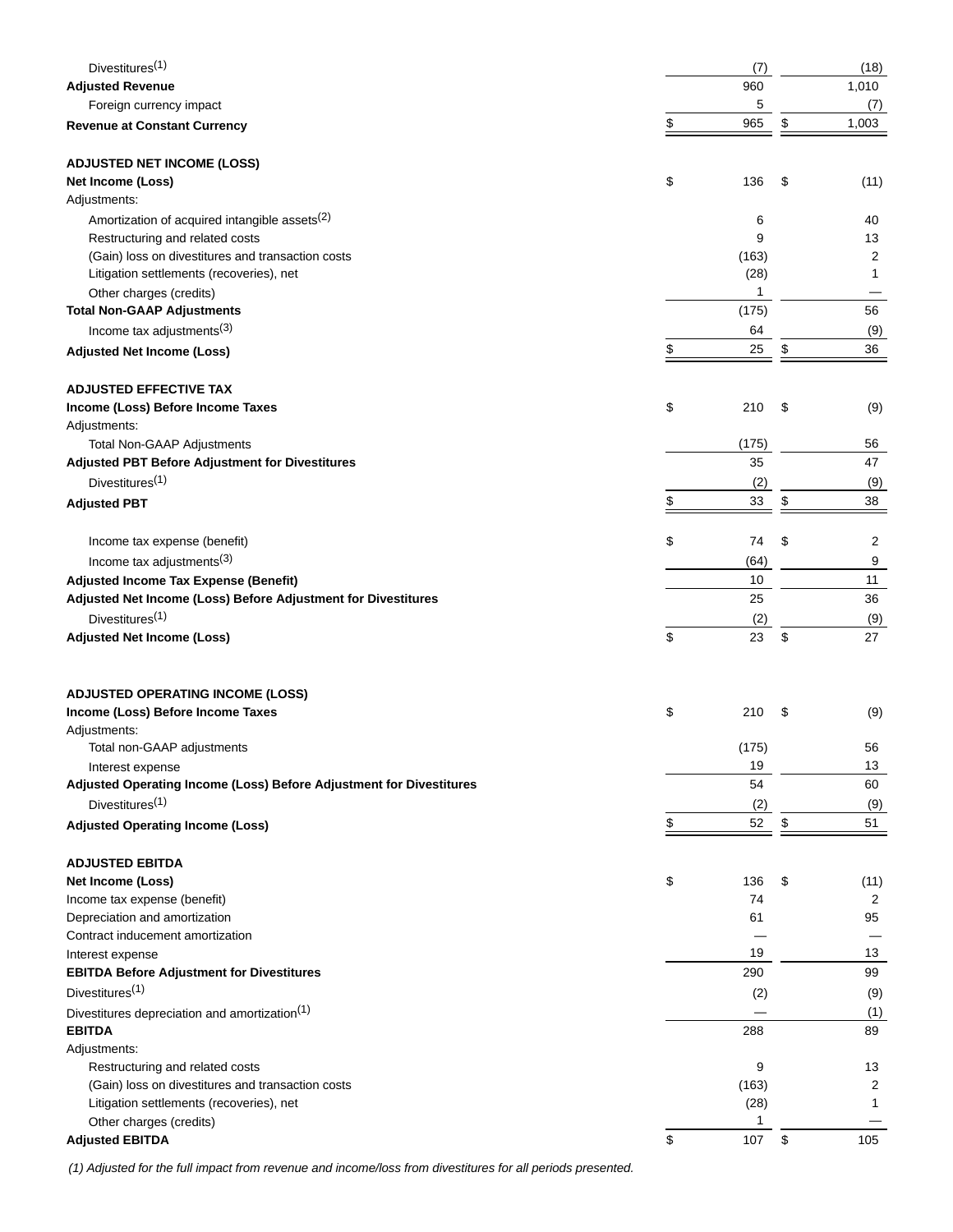(2) Included in Depreciation and amortization on the Consolidated Statements of Income (Loss).

(3) The tax impact of Adjusted Pre-tax income (loss) from continuing operations was calculated under the same accounting principles applied to the 'As Reported' pre-tax income (loss), which employs an annual effective tax rate method to the results and without regard to the adjustments listed.

**Non-GAAP Reconciliations:** Adjusted Weighted Average Shares Outstanding, Adjusted Diluted EPS, Adjusted Effective Tax Rate, Adjusted Operating Margin and Adjusted EBITDA Margin were as follows:

|                                                                                        | <b>Three Months Ended</b><br>March 31, |    |          |  |  |
|----------------------------------------------------------------------------------------|----------------------------------------|----|----------|--|--|
| (Amounts are in whole dollars, shares are in thousands and margins and rates are in %) | 2022                                   |    | 2021     |  |  |
| <b>ADJUSTED DILUTED EPS<sup>(1)</sup></b>                                              |                                        |    |          |  |  |
| Weighted Average Common Shares Outstanding                                             | 215,503                                |    | 212,250  |  |  |
| Adjustments:                                                                           |                                        |    |          |  |  |
| Restricted stock and performance units / shares                                        | 2,994                                  |    | 6,952    |  |  |
| <b>Adjusted Weighted Average Common Shares Outstanding</b>                             | 218,497                                |    | 219,202  |  |  |
| <b>Diluted EPS from Continuing Operations</b>                                          | \$<br>0.61                             | \$ | (0.06)   |  |  |
| Adjustments:                                                                           |                                        |    |          |  |  |
| Total non-GAAP adjustments                                                             | (0.80)                                 |    | 0.25     |  |  |
| Income tax adjustments $(2)$                                                           | 0.29                                   |    | (0.04)   |  |  |
| <b>Adjusted Diluted EPS</b>                                                            | 0.10<br>\$                             | \$ | 0.15     |  |  |
| <b>ADJUSTED EFFECTIVE TAX RATE</b>                                                     |                                        |    |          |  |  |
| <b>Effective tax rate</b>                                                              | 35.2%                                  |    | (23.4) % |  |  |
| Adjustments:                                                                           |                                        |    |          |  |  |
| Total non-GAAP adjustments                                                             | (5.6) %                                |    | 46.8%    |  |  |
| Adjusted Effective Tax Rate <sup>(2)</sup>                                             | 29.6%                                  |    | 23.4%    |  |  |
| <b>ADJUSTED OPERATING MARGIN</b>                                                       |                                        |    |          |  |  |
| Income (Loss) Before Income Taxes Margin                                               | 21.7%                                  |    | (0.9) %  |  |  |
| Adjustments:                                                                           |                                        |    |          |  |  |
| Total non-GAAP adjustments                                                             | $(18.1)$ %                             |    | 5.4%     |  |  |
| Interest expense                                                                       | 2.0%                                   |    | 1.3%     |  |  |
| Margin for Adjusted Operating Income Before Adjustment for Divestitures                | 5.6%                                   |    | 5.8%     |  |  |
| Divestitures <sup>(3)</sup>                                                            | (0.2) %                                |    | (0.8) %  |  |  |
| <b>Margin for Adjusted Operating Income</b>                                            | 5.4%                                   |    | 5.0%     |  |  |
| <b>ADJUSTED EBITDA MARGIN</b>                                                          |                                        |    |          |  |  |
| EBITDA Margin Before Adjustment for Divestitures                                       | 30.0%                                  |    | 9.6%     |  |  |
| Adjustments:                                                                           |                                        |    |          |  |  |
| Divestitures $(3)$                                                                     | −%                                     |    | (0.8) %  |  |  |
| <b>EBITDA Margin</b>                                                                   | 30.0%                                  |    | 8.8%     |  |  |
| Total non-GAAP adjustments                                                             | (18.7) %                               |    | 1.6%     |  |  |
| Divestitures <sup>(3)</sup>                                                            | –%                                     |    | 0.8%     |  |  |
| <b>Adjusted EBITDA Margin Before Adjustment for Divestitures</b>                       | 11.3%                                  |    | 11.2%    |  |  |
| Divestitures <sup>(3)</sup>                                                            | (0.2) %                                |    | (0.8) %  |  |  |
| <b>Adjusted EBITDA Margin</b>                                                          | 11.1%                                  |    | 10.4%    |  |  |

(1) Average shares for the 2022 and 2021 calculation of adjusted EPS excludes 5.4 million shares associated with our Series A convertible preferred stock and includes the impact of preferred stock dividend of approximately \$2 million and \$2 million for the three months ended March 31, 2022 and 2021, respectively.

(2) The tax impact of Adjusted Pre-tax income (loss) from continuing operations was calculated under the same accounting principles applied to the 'As Reported' pre-tax income (loss), which employs an annual effective tax rate method to the results and without regard to the Total Non-GAAP adjustments.

### **Free Cash Flow and Adjusted Free Cash Flow Reconciliation:**

|                            |  | Three Months Ended<br>March 31, |  |      |     |  |
|----------------------------|--|---------------------------------|--|------|-----|--|
| (in millions)              |  | 2022                            |  | 2021 |     |  |
| <b>Operating Cash Flow</b> |  | 11                              |  |      | (2) |  |